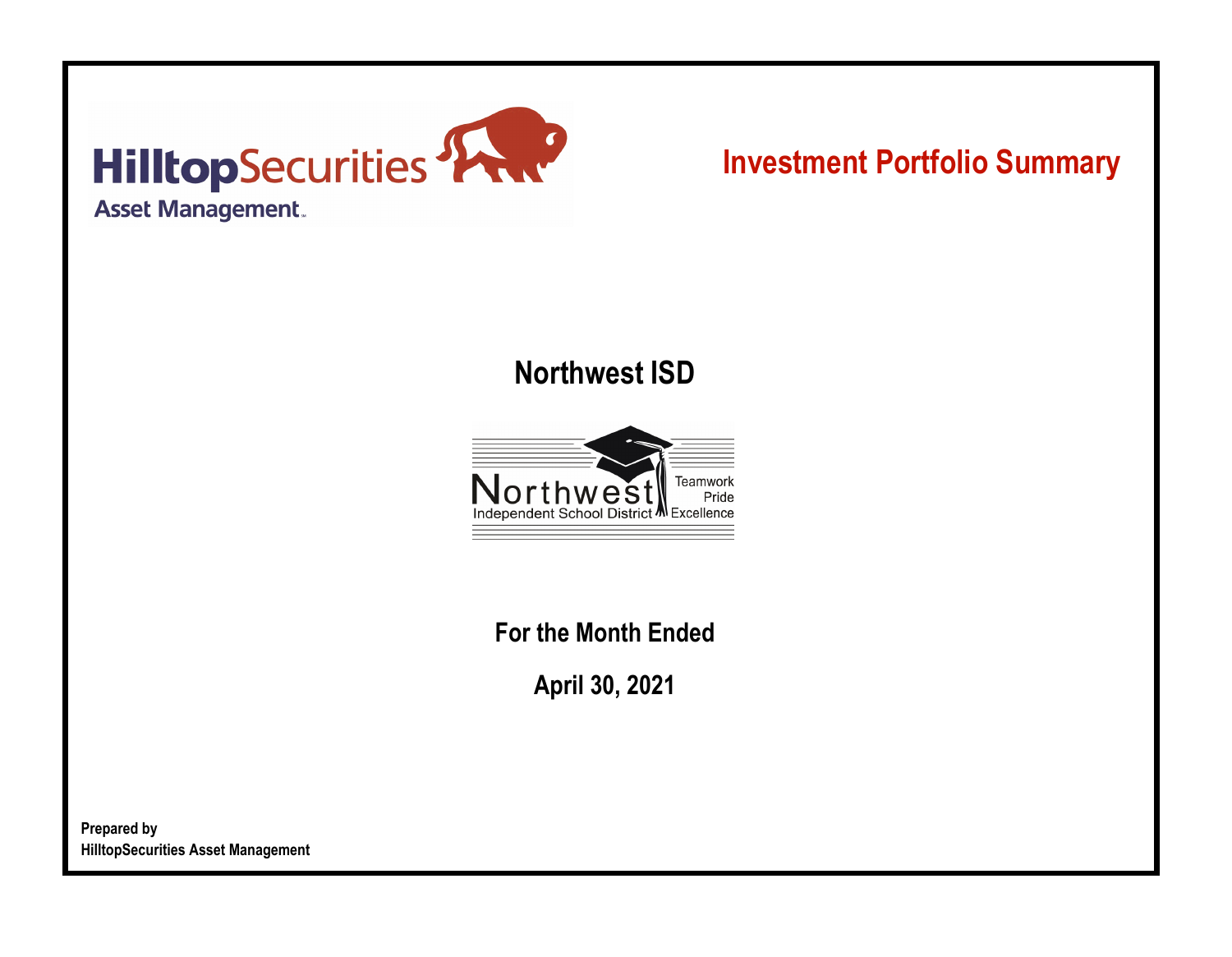

### **Report Name**

| <b>Certification Page</b>         |  |
|-----------------------------------|--|
| <b>Executive Summary</b>          |  |
| Benchmark Comparison              |  |
| Detail of Security Holdings       |  |
| Change in Value                   |  |
| Earned Income                     |  |
| <b>Investment Transactions</b>    |  |
| Amortization and Accretion        |  |
| Projected Fixed Income Cash Flows |  |

## **Table of Contents / Market Recap**

#### **MARKET RECAP - APRIL 2021:**

The pace of economic recovery has accelerated dramatically over the last couple of months. Data released in April confirmed what had already become apparent to most, the economy is booming. The headline ISM manufacturing index climbed to 64.7 in March, the strongest factory reading in 38 years. Readings above 50 indicate expansion, while numbers above 60 indicate exceptionally strong growth. The ISM non-manufacturing index for March unexpectedly surged from 55.3 to 63.7, the highest level in the 24-year history of the service sector index. The March employment report was extremely strong across the board with 916k jobs returning to non-farm payrolls, while upward revisions to January and February payrolls added another 156k, pushing the net change above the one million mark. Retail sales jumped +9.8% in March as a combination of warmer spring weather, business re-openings, vaccines, tax refunds, stimulus checks and pent-up demand fueled a spending wave. March's overall increase was the second highest single month gain in almost 30 years of recordkeeping. Total retail sales are now +17% above the pre-pandemic level of last year. On the inflation front, the long-expected base effect increase began showing up in the March CPI and PPI data. The producer price index (PPI) headline rose 1.0% last month and +4.2% year-over-year while the core PPI is running at +3.1%. The Consumer Price Index (CPI) rose by a seasonally adjusted +0.6% in March following a  $+0.4\%$  increase in February. Overall CPI is now increasing at a  $+2.6\%$  pace, the highest since August 2018. Core CPI, which excludes the volatile food and energy components, rose by +0.3% in March and was up +1.6% year-over-year. Both headline and core CPI are expected to rise further in the next two months. Evidence of inflation is everywhere: Lumber prices reached a record high; home prices logged their biggest one-year jump in history; food at home prices are up +3.3% year-over-year; fast food restaurant prices rose +6.5% in the last year; used car prices are through the roof. On and on it goes. The Fed continues to insist this is all transitory, but one has to wonder how much longer investors will allow the Fed to turn a blind eye to mounting price pressure.

The initial estimate of first quarter GDP showed the economy expanded at a +6.4% quarter-over-quarter annualized rate. The consumer spending component was the strongest since 1965. If inventory accumulation hadn't subtracted 2.6 percentage points, we'd be looking at 9% annualized growth on the headline number. Recall that when the year began, amid a post-holiday surge in virus cases, most economists were expecting a very sluggish Q1. Reality has been quite the opposite. Second quarter growth is likely to be even better as progress on the vaccine front allows a full reopening while government stimulus and pent up demand fuel spending.

With the conditions we just described, one might expect interest rates to be on the rise. However, rates actually declined during the month of April. On the short end, a Fed committed to maintaining extraordinarily easy policy, a lack of supply, and a desire to hold short term investments drove yields even lower with one- and two-month T-bills closing the month at negative yields of -0.003%. Further out the curve, the five-year T-note yield slipped from 0.94% at the end of March to 0.85%, while the 10-year fell from 1.74% to 1.63%. With the economy booming, shortages of raw materials becoming more pervasive and inflation heating up, we expect yields will gradually increase in the months ahead.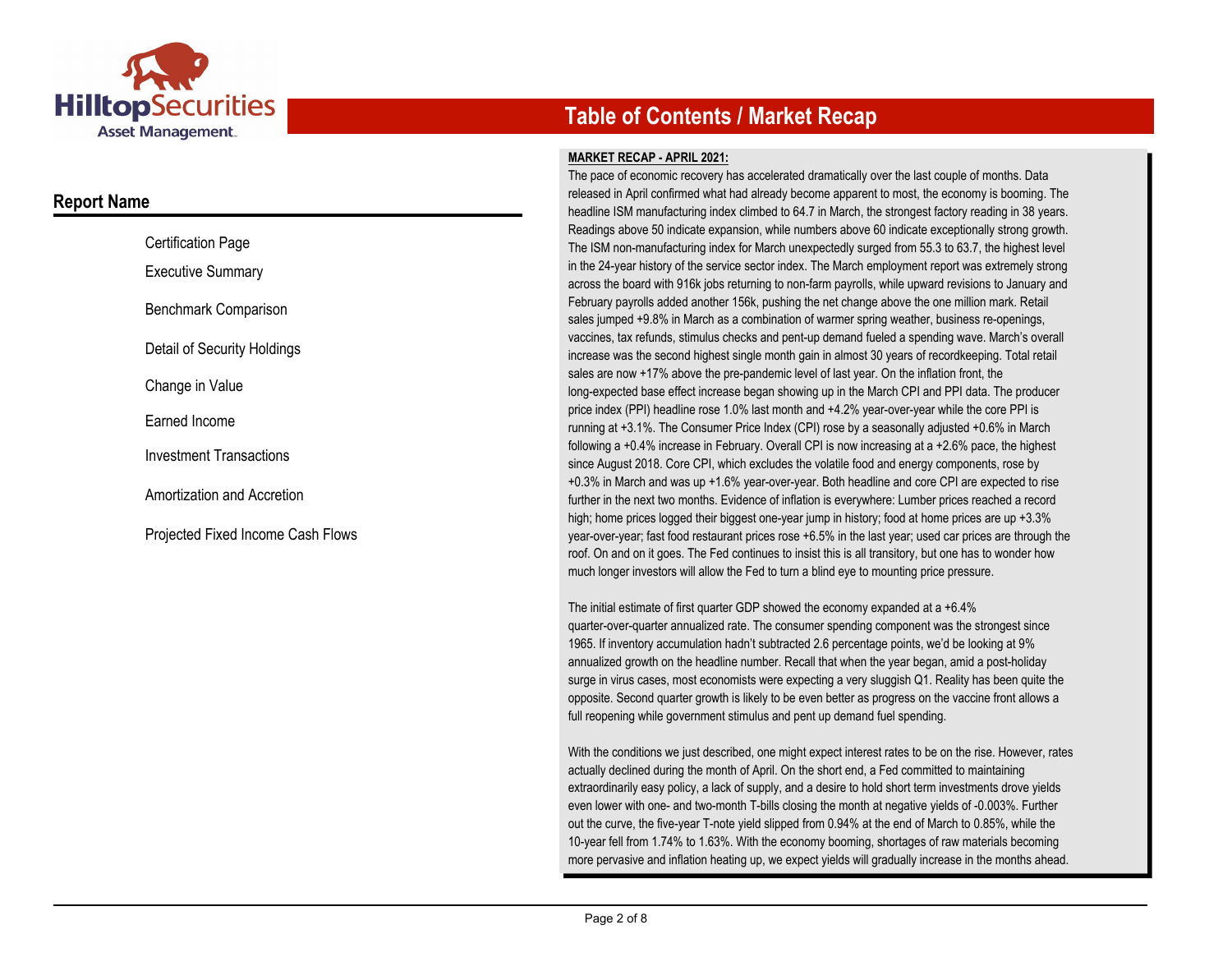

## **April 30, 2021 For the Month Ended**

This report is prepared for the **Northwest ISD** (the "Entity") in accordance with Chapter 2256 of the Texas Public Funds Investment Act ("PFIA"). Section 2256.023(a) of the PFIA states that: "Not less than quarterly, the investment officer shall prepare and submit to the governing body of the entity a written report of the investment transactions for all funds covered by this chapter for the preceding reporting period." This report is signed by the Entity's investment officers and includes the disclosures required in the PFIA. To the extent possible, market prices have been obtained from independent pricing sources.

The investment portfolio complied with the PFIA and the Entity's approved Investment Policy and Strategy throughout the period. All investment transactions made in the portfolio during this period were made on behalf of the Entity and were made in full compliance with the PFIA and the approved Investment Policy.

**Officer Names and Titles:**

Name: Brian Carter Title: Chief Financial Officer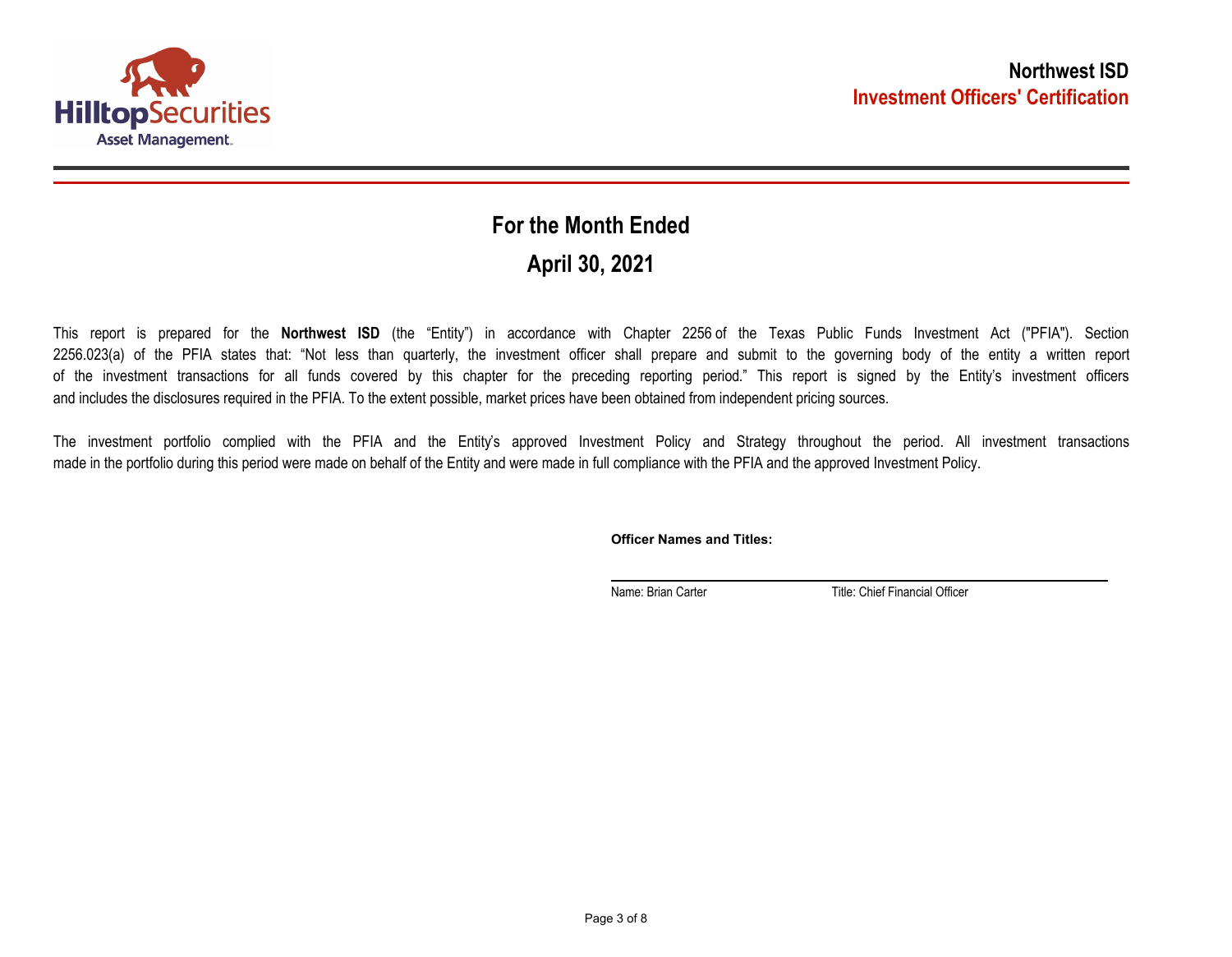



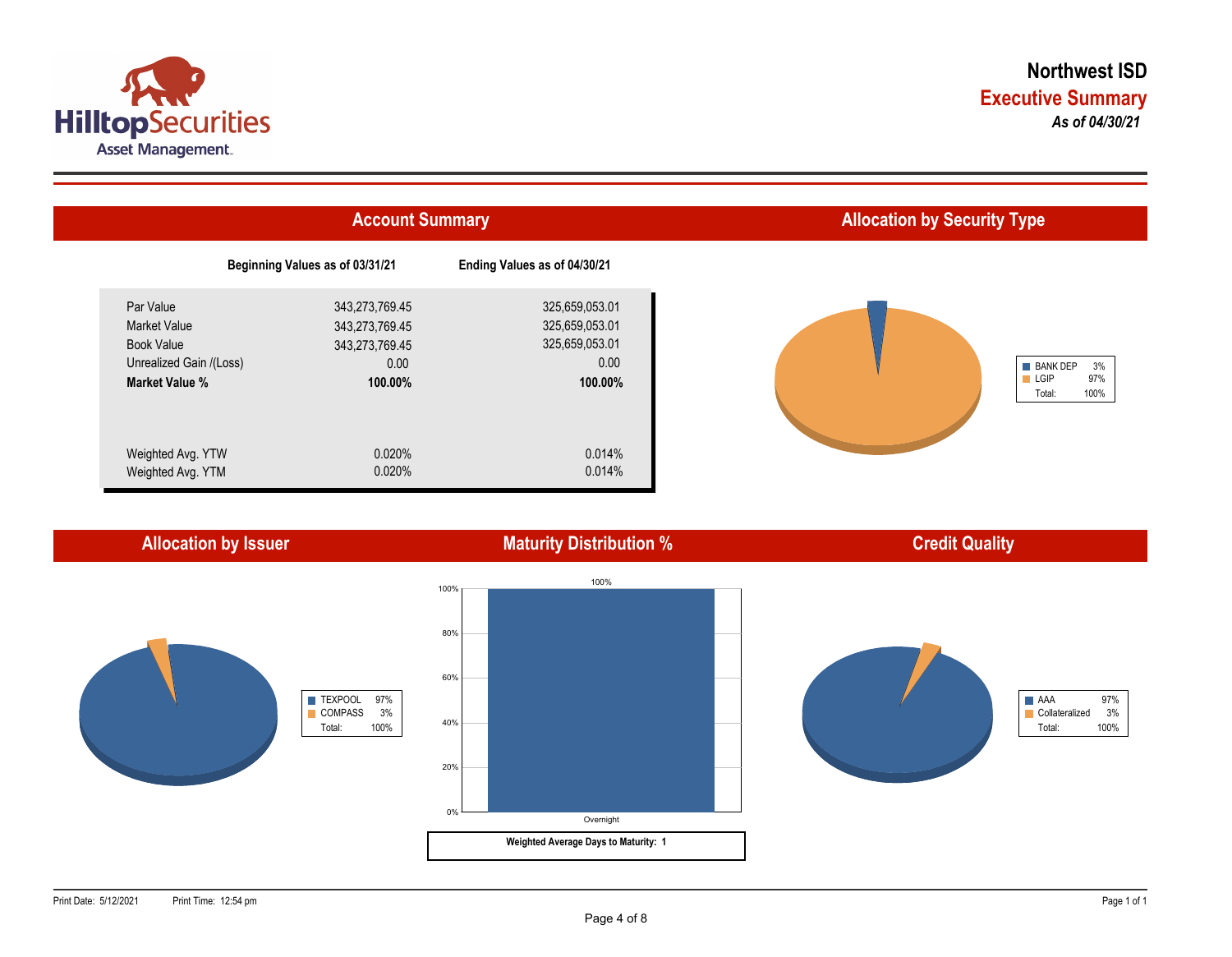



Note 1: CMT stands for Constant Maturity Treasury. This data is published in Federal Reserve Statistical Release H.15 and represents an average of all actively traded Treasury securities having that time remaining until ma standard industry benchmark for Treasury securities. The CMT benchmarks are moving averages. The 3-month CMT is the daily average for the previous 3 months, the 6-month CMT is the daily average for the previous 6 months, a 1-year and 2-year CMT's are the daily averages for the previous 12-months.

**Note 2:** Benchmark data for TexPool is the monthly average yield.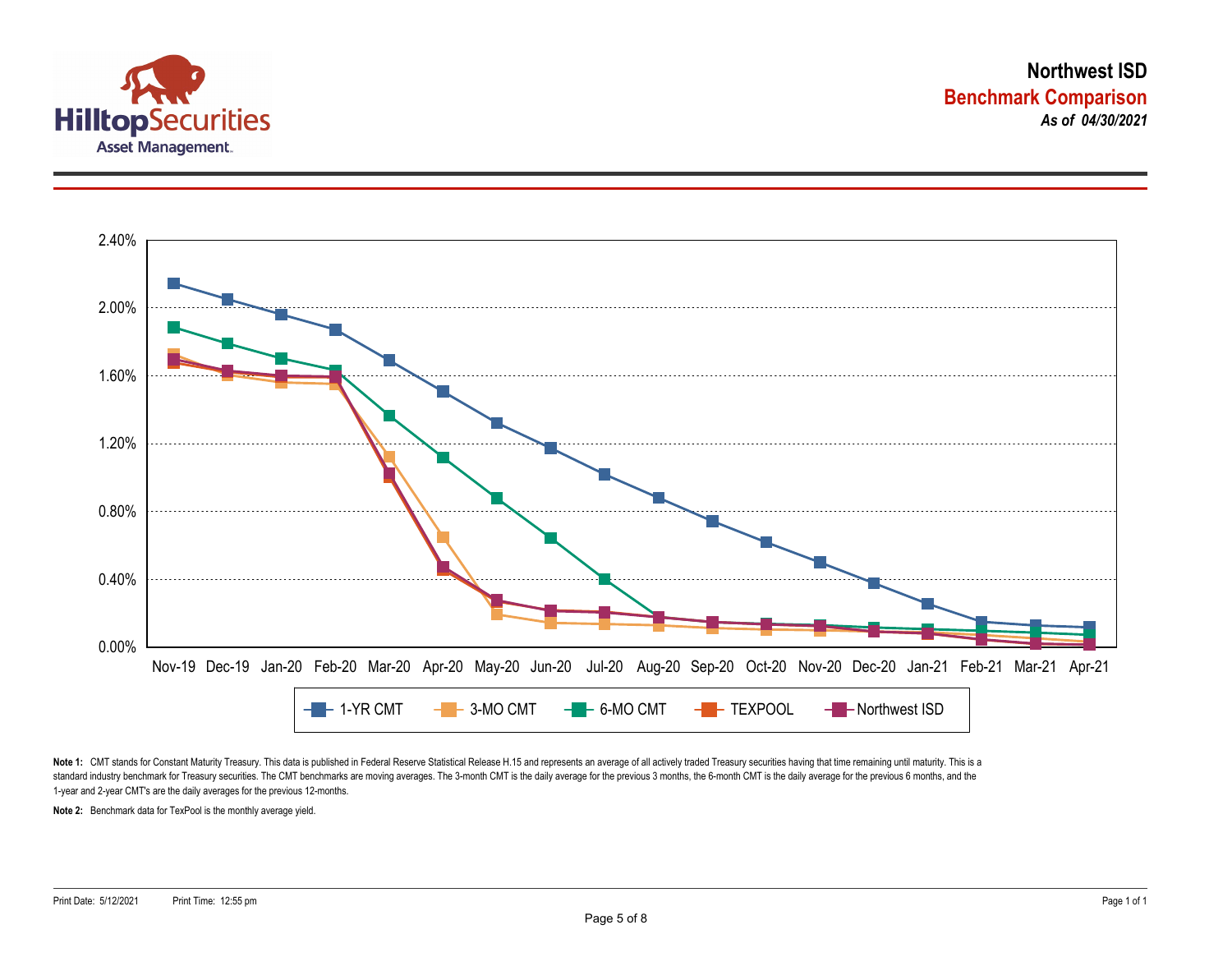

| <b>CUSIP</b>                                         | <b>Settle</b><br>Date | Sec. Type                                  | Sec. Description                                             | <b>CPN</b> | <b>Mty Date</b> | <b>Next Call</b> | <b>Call Type</b> | Par Value                                     | Purch<br>Price                | <b>Orig Cost</b>                              | <b>Book Value</b>                             | <b>Mkt</b><br>Price           | Market Value to Mty                           | Days                                               | Days<br>to Call | <b>YTM</b>              | <b>YTW</b>              |
|------------------------------------------------------|-----------------------|--------------------------------------------|--------------------------------------------------------------|------------|-----------------|------------------|------------------|-----------------------------------------------|-------------------------------|-----------------------------------------------|-----------------------------------------------|-------------------------------|-----------------------------------------------|----------------------------------------------------|-----------------|-------------------------|-------------------------|
| <b>Activity Account</b>                              |                       |                                            |                                                              |            |                 |                  |                  |                                               |                               |                                               |                                               |                               |                                               |                                                    |                 |                         |                         |
| <b>TEXPOOL</b>                                       |                       | LGIP                                       | TexPool                                                      |            |                 |                  |                  | 172,204.33                                    | 100.000                       | 172,204.33                                    | 172,204.33                                    | 100.000                       | 172,204.33                                    | $\overline{1}$                                     |                 | 0.014                   | 0.014                   |
| <b>Total for Activity Account</b>                    |                       |                                            |                                                              |            |                 |                  |                  | 172,204.33                                    | 100.000                       | 172,204.33                                    | 172,204.33                                    | 100.000                       | 172,204.33                                    | $\overline{1}$                                     |                 | 0.014                   | 0.014                   |
| <b>Capital Project</b>                               |                       |                                            |                                                              |            |                 |                  |                  |                                               |                               |                                               |                                               |                               |                                               |                                                    |                 |                         |                         |
| <b>BBVA-NWL</b><br><b>BBVA-NWZ</b><br><b>TEXPOOL</b> |                       | <b>BANK DEP</b><br><b>BANK DEP</b><br>LGIP | <b>BBVA Compass LIBOR</b><br>BBVA Compass ZBA Int<br>TexPool |            |                 |                  |                  | 1,301,549.97<br>8,315,467.00<br>95,655,011.98 | 100.000<br>100.000<br>100.000 | 1,301,549.97<br>8,315,467.00<br>95,655,011.98 | 1,301,549.97<br>8,315,467.00<br>95,655,011.98 | 100.000<br>100.000<br>100.000 | 1,301,549.97<br>8,315,467.00<br>95,655,011.98 | $\overline{1}$<br>$\overline{1}$<br>$\overline{1}$ |                 | 0.034<br>0.034<br>0.014 | 0.034<br>0.034<br>0.014 |
| <b>Total for Capital Project</b>                     |                       |                                            |                                                              |            |                 |                  |                  | 105,272,028.95                                | 100.000                       | 105,272,028.95                                | 105,272,028.95                                | 100.000                       | 105,272,028.95                                | $\overline{1}$                                     |                 | 0.015                   | 0.015                   |
| <b>Capital Project AFB</b>                           |                       |                                            |                                                              |            |                 |                  |                  |                                               |                               |                                               |                                               |                               |                                               |                                                    |                 |                         |                         |
| <b>TEXPOOL</b>                                       |                       | LGIP                                       | TexPool                                                      |            |                 |                  |                  | 413,698.82                                    | 100.000                       | 413,698.82                                    | 413,698.82                                    | 100.000                       | 413,698.82                                    | $\overline{1}$                                     |                 | 0.014                   | 0.014                   |
| <b>Total for Capital Project AFB</b>                 |                       |                                            |                                                              |            |                 |                  |                  | 413,698.82                                    | 100.000                       | 413,698.82                                    | 413,698.82                                    | 100.000                       | 413,698.82                                    | $\overline{1}$                                     |                 | 0.014                   | 0.014                   |
| <b>General Operating Fund</b>                        |                       |                                            |                                                              |            |                 |                  |                  |                                               |                               |                                               |                                               |                               |                                               |                                                    |                 |                         |                         |
| <b>BBVA-NW</b><br><b>TEXPOOL</b>                     |                       | <b>BANK DEP</b><br>LGIP                    | <b>BBVA Compass MM</b><br>TexPool                            |            |                 |                  |                  | 85,078.61<br>153,929,860.08                   | 100.000<br>100.000            | 85,078.61<br>153,929,860.08                   | 85,078.61<br>153,929,860.08                   | 100.000<br>100.000            | 85,078.61<br>153,929,860.08                   | $\overline{1}$<br>- 1                              |                 | 0.149<br>0.014          | 0.149<br>0.014          |
| <b>Total for General Operating Fund</b>              |                       |                                            |                                                              |            |                 |                  |                  | 154,014,938.69                                | 100.000                       | 154,014,938.69                                | 154,014,938.69                                | 100.000                       | 154,014,938.69                                | $\overline{1}$                                     |                 | 0.014                   | 0.014                   |
| <b>Interest &amp; Sinking</b>                        |                       |                                            |                                                              |            |                 |                  |                  |                                               |                               |                                               |                                               |                               |                                               |                                                    |                 |                         |                         |
| <b>TEXPOOL</b>                                       |                       | LGIP                                       | TexPool                                                      |            |                 |                  |                  | 65,786,182.22                                 | 100.000                       | 65,786,182.22                                 | 65,786,182.22                                 | 100.000                       | 65,786,182.22                                 | $\overline{1}$                                     |                 | 0.014                   | 0.014                   |
| <b>Total for Interest &amp; Sinking</b>              |                       |                                            |                                                              |            |                 |                  |                  | 65,786,182.22                                 | 100.000                       | 65,786,182.22                                 | 65,786,182.22                                 | 100.000                       | 65,786,182.22                                 | $\overline{1}$                                     |                 | 0.014                   | 0.014                   |
| <b>Total for Northwest ISD</b>                       |                       |                                            |                                                              |            |                 |                  |                  | 325,659,053.01                                | 100.000                       | 325,659,053.01                                | 325,659,053.01                                | 100.000                       | 325,659,053.01                                | -1                                                 |                 | 0.014                   | 0.014                   |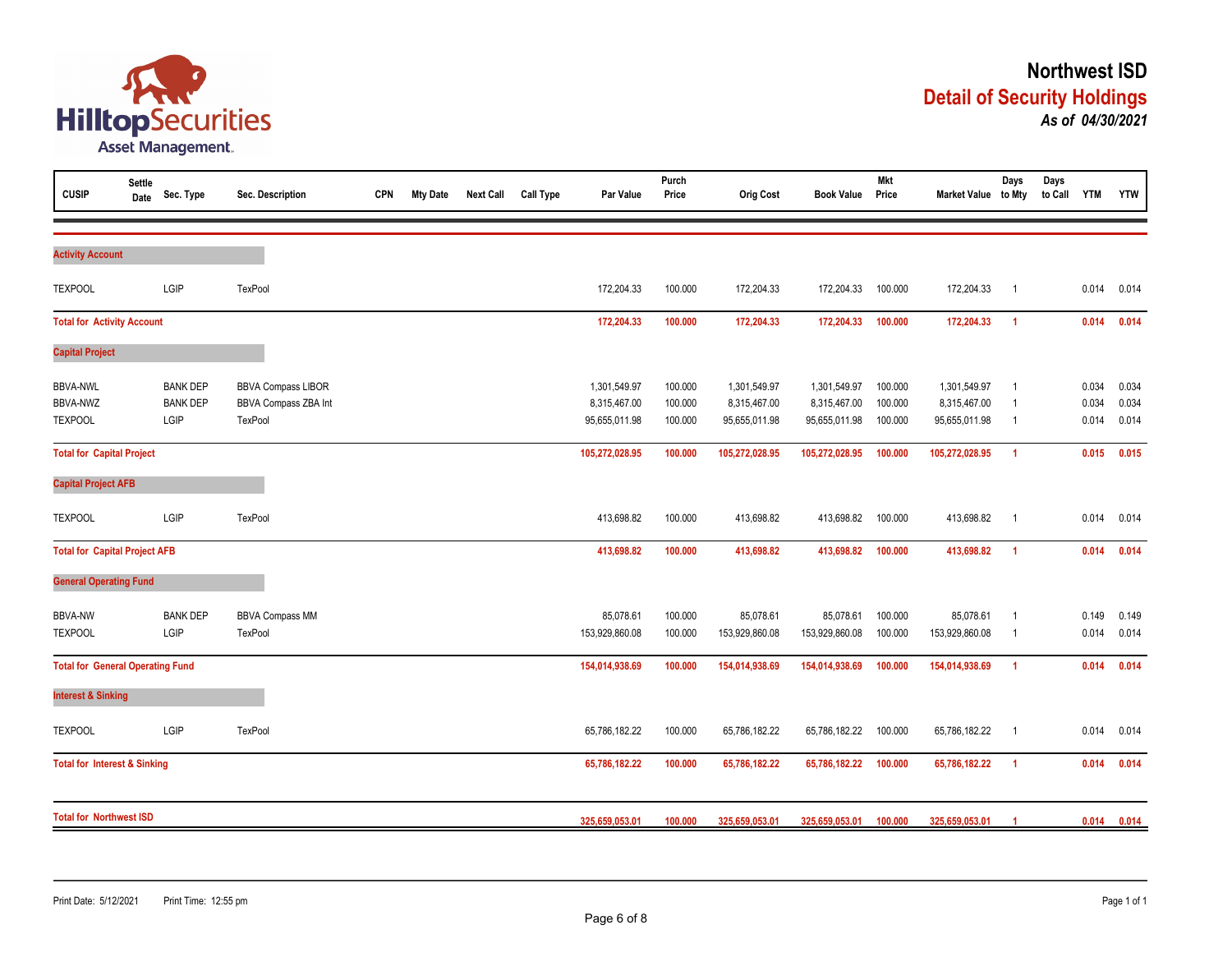

| <b>CUSIP</b>                                         | <b>Security Type</b>                       | <b>Security Description</b>                                  | 03/31/21<br><b>Book Value</b>                  | Cost of<br><b>Purchases</b> | Maturities /<br>Calls / Sales  | Amortization /<br>Accretion | Realized<br>Gain/(Loss) | 04/30/21<br><b>Book Value</b>                 | 03/31/21<br><b>Market Value</b>                | 04/30/21<br><b>Market Value</b>               | Change in<br><b>Mkt Value</b>     |
|------------------------------------------------------|--------------------------------------------|--------------------------------------------------------------|------------------------------------------------|-----------------------------|--------------------------------|-----------------------------|-------------------------|-----------------------------------------------|------------------------------------------------|-----------------------------------------------|-----------------------------------|
| <b>Activity Account</b>                              |                                            |                                                              |                                                |                             |                                |                             |                         |                                               |                                                |                                               |                                   |
| <b>TEXPOOL</b>                                       | LGIP                                       | TexPool                                                      | 172,202.40                                     | 1.93                        | 0.00                           | 0.00                        | 0.00                    | 172,204.33                                    | 172,202.40                                     | 172,204.33                                    | 1.93                              |
| <b>Total for Activity Account</b>                    |                                            |                                                              | 172,202.40                                     | 1.93                        | 0.00                           | 0.00                        | 0.00                    | 172,204.33                                    | 172,202.40                                     | 172,204.33                                    | 1.93                              |
| <b>Capital Project</b>                               |                                            |                                                              |                                                |                             |                                |                             |                         |                                               |                                                |                                               |                                   |
| <b>BBVA-NWL</b><br><b>BBVA-NWZ</b><br><b>TEXPOOL</b> | <b>BANK DEP</b><br><b>BANK DEP</b><br>LGIP | <b>BBVA Compass LIBOR</b><br>BBVA Compass ZBA Int<br>TexPool | 1,301,479.73<br>8,314,965.85<br>100,009,587.79 | 70.24<br>501.15<br>0.00     | 0.00<br>0.00<br>(4,354,575.81) | 0.00<br>0.00<br>0.00        | 0.00<br>0.00<br>0.00    | 1,301,549.97<br>8,315,467.00<br>95,655,011.98 | 1,301,479.73<br>8,314,965.85<br>100,009,587.79 | 1,301,549.97<br>8,315,467.00<br>95,655,011.98 | 70.24<br>501.15<br>(4,354,575.81) |
| <b>Total for Capital Project</b>                     |                                            |                                                              | 109,626,033.37                                 | 571.39                      | (4,354,575.81)                 | 0.00                        | 0.00                    | 105,272,028.95                                | 109,626,033.37                                 | 105,272,028.95                                | (4,354,004.42)                    |
| <b>Capital Project AFB</b>                           |                                            |                                                              |                                                |                             |                                |                             |                         |                                               |                                                |                                               |                                   |
| <b>TEXPOOL</b>                                       | LGIP                                       | TexPool                                                      | 413,694.21                                     | 4.61                        | 0.00                           | 0.00                        | 0.00                    | 413,698.82                                    | 413,694.21                                     | 413,698.82                                    | 4.61                              |
|                                                      | <b>Total for Capital Project AFB</b>       |                                                              | 413,694.21                                     | 4.61                        | 0.00                           | 0.00                        | 0.00                    | 413,698.82                                    | 413,694.21                                     | 413,698.82                                    | 4.61                              |
| <b>General Operating Fund</b>                        |                                            |                                                              |                                                |                             |                                |                             |                         |                                               |                                                |                                               |                                   |
| <b>BBVA-NW</b><br><b>TEXPOOL</b>                     | <b>BANK DEP</b><br>LGIP                    | <b>BBVA Compass MM</b><br>TexPool                            | 85,066.74<br>167,716,644.95                    | 11.87<br>0.00               | 0.00<br>(13,786,784.87)        | 0.00<br>0.00                | 0.00<br>0.00            | 85,078.61<br>153,929,860.08                   | 85,066.74<br>167,716,644.95                    | 85,078.61<br>153,929,860.08                   | 11.87<br>(13,786,784.87)          |
|                                                      | <b>Total for General Operating Fund</b>    |                                                              | 167,801,711.69                                 | 11.87                       | (13,786,784.87)                | 0.00                        | 0.00                    | 154,014,938.69                                | 167,801,711.69                                 | 154,014,938.69                                | (13,786,773.00)                   |
| <b>Interest &amp; Sinking</b>                        |                                            |                                                              |                                                |                             |                                |                             |                         |                                               |                                                |                                               |                                   |
| <b>TEXPOOL</b>                                       | LGIP                                       | TexPool                                                      | 65,260,127.78                                  | 526,054.44                  | 0.00                           | 0.00                        | 0.00                    | 65,786,182.22                                 | 65,260,127.78                                  | 65,786,182.22                                 | 526,054.44                        |
| <b>Total for Interest &amp; Sinking</b>              |                                            |                                                              | 65,260,127.78                                  | 526,054.44                  | 0.00                           | 0.00                        | 0.00                    | 65,786,182.22                                 | 65,260,127.78                                  | 65,786,182.22                                 | 526,054.44                        |
| <b>Total for Northwest ISD</b>                       |                                            |                                                              | 343,273,769.45                                 | 526,644.24                  | (18, 141, 360.68)              | 0.00                        | 0.00                    | 325,659,053.01                                | 343,273,769.45                                 | 325,659,053.01                                | (17,614,716.44)                   |